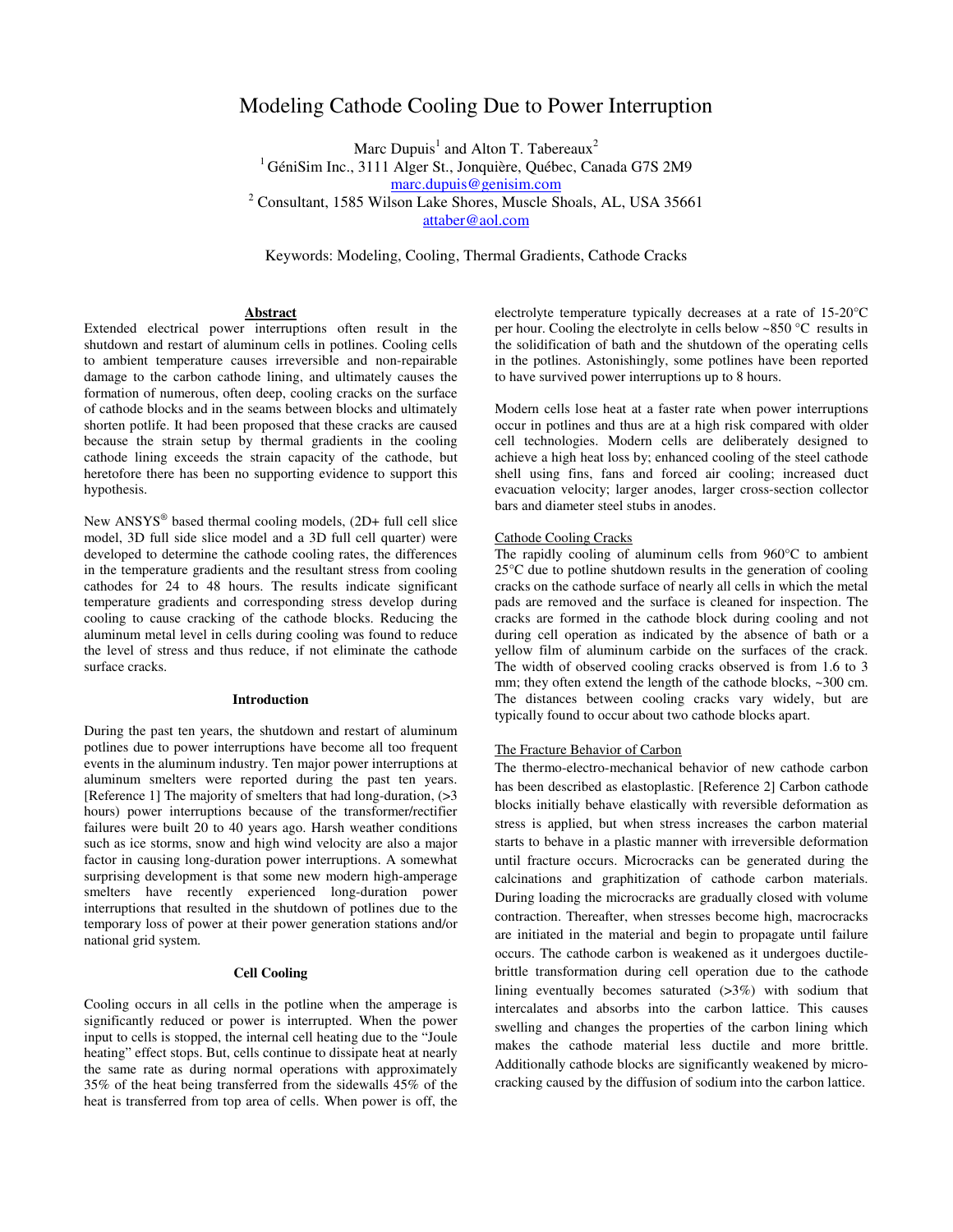### Thermal Gradients in the Cathode Lining

Rapid cooling of cathodes due to power interruption generates an uneven temperature distribution in the cathode lining which results in a thermally induced mechanical stress sufficient to cause cracking. During cooling the top of the cathode blocks cool faster than the bottom of the cathode blocks resulting in large temperature gradients in the cathode lining. Sørlie and Øye, [Reference 3] report that, "due to the very limited elasto-plastic deformation properties of carbon during rapid thermo-mechanical strain, the accumulated stress will be released in the form of surface energy as the bottom cooling cracks."

Once a cathode has developed cracks, gaps, etc. there is no known method to repair the damage. The rapid cooling of cells to 25°C due to power interruptions results in irreversible and nonrepairable damage to cathodes. Cooling cracks weaken the carbon lining as some may fill with aluminum upon restart; some cracks continue to expand and link up and become a basis for failure in the future. The average loss in pot life due to shutdown and restart of individual potlines is about 200 days, but varies from 100 to 400 days at different aluminum smelters.

### **Thermal Cooling Modeling**

New ANSYS<sup>®</sup> based thermal cooling models, (2D+ full cell slice model, 3D full side slice model and a 3D full cell quarter) were developed to determine the cathode cooling rates, the differences in the temperature gradients and the resultant stress from cooling cathodes for 24 to 48 hours.

Modeling of the cell cooling after power interruption is not different from modeling cell preheating. [Reference 4] For example, the GeniSim's demo cell geometry used in cathode preheat models, was used to develop the thermal cooling models. The demo cell geometry was taken from a previous thermal modeling work. [References 5 and 6] It is a relatively modern cell design concept, but is obviously lacking the most recent innovations in cell design:

- 1) It uses 30% graphitic cathode block rather that 100% graphitized cathode block.
- 2) It uses 30% graphitic side blocks rather than graphite or silicon carbide sidewall blocks
- 3) It does not use cooling fins or compressed air cooling.

The initial conditions of the cooling models are those obtained by the steady-state thermo-electric models. [References 5 and 7] The prebake cell is operating at 300 kA and 0.73 A/cm<sup>2</sup> of anode current density. The cell is dissipating 610 kW while operating with a 6° liquidus superheat and 7 cm of ledge at the bath level and 4 cm ledge at metal level. The cell is operation at a 5 cm ACD with 20 cm of metal and 20 cm of bath.

Contrary to the approach used in steady-state models, the liquid zone as been added to the cooling models. Both the initially liquid bath and metal new materials have time dependent properties that cover the physic of the phase change:

- 1) Different thermal conductivities before and after the phase change
- 2) Different specific heat before and after the phase change
- 3) Different specific heat between the *liquidus* and the *solidus* temperature to cover the latent heat of fusion

By adding the liquid zone, it is no longer possible to control the heat transfer between the liquid and the solid zones at the ledge profile surface. This is not desirable but in the case of a cooling model, unavoidable.

### Effective Thermal Conductivity of the Liquid Metal

The key characteristic of the cooling of a cell is that the top section of the cathode block is cooling faster than the bottom section. This is explained by the fact that there is very little thermal resistance between the metal pad and the side ledge and that the liquid metal is a very good heat conductor even when it is motionless. Yet, during the cooling of the cell, the metal pad is not motionless, as it is put in motion by natural convection force that further enhances its effective thermal conductivity.

The concept of effective thermal conductivity is a convenient way to account of the effect of the heat transfer by natural convection in the metal pad without having the model the natural convection flow itself. Using the equation 11 proposed by T. Hadgu and al., [Reference 8] the effective thermal conductivity of the liquid metal pad was estimated to be around 20 times its motionless thermal conductivity as the metal pad Rayleigh number was estimated to be around 4.9E8:

$$
k_{\text{eff}} = 0.057 * Ra^{0.296}
$$
 (1)

# 2D+ Full Cell Slice Transient Thermal Model

Figure 1 presents the bath cooling cure obtained from the initial steady-state thermal solution of the 2D+ full cell slice model. This type of 2D model effectively represents the thermal effects of the anode rod, yoke and stubs and the cathode collector bars by representing them as extra 1D line elements hence the name 2D+. [Reference 5] From the initial condition, the 2D+ transient thermal (only) cooling model calculates the cooling down of the cell using exactly the same external boundary conditions as the steady-state thermal-electric model, so the initial heat losses are exactly the same as the cell steady-state heat losses. Those heat losses will gradually decrease as the cell temperature gradually decreases. The bath *solidus* was specified to be 930 °C in all the models, so the first bath cooling phase is when the bath is in the gradually freezing mushy zone. The final cooling rate of the bath is 5.5 °C per hour.

The thermal solution of the cathode lining after 24 hours of cooling is shown in Figure 2. It is very important to notice that after 24 hours of cooling, the model predicts that the bottom section of the cathode block will be hotter that the top section.

The reversed vertical thermal gradient in the cathode block are the major features of the results shown in Figure 3. The top surface of the cathode block is already at 822 °C in the middle of the block while the bottom surface directly below is still at 873 °C. This clearly indicates that the top section of the cathode surface is cooling much faster that the bottom section.

This can be easily explained by looking at the thermal flux in the cell after 24 hours of cooling as shown in figure 4. The aluminum metal pad is channeling the heat coming from the top of the cathode blocks and of the bottom of the bath out through the side walls as it is the less resistive path for the heat to escape out of the cell. Note that the cooling model is not predicting that the ledge at the metal level will get thicker.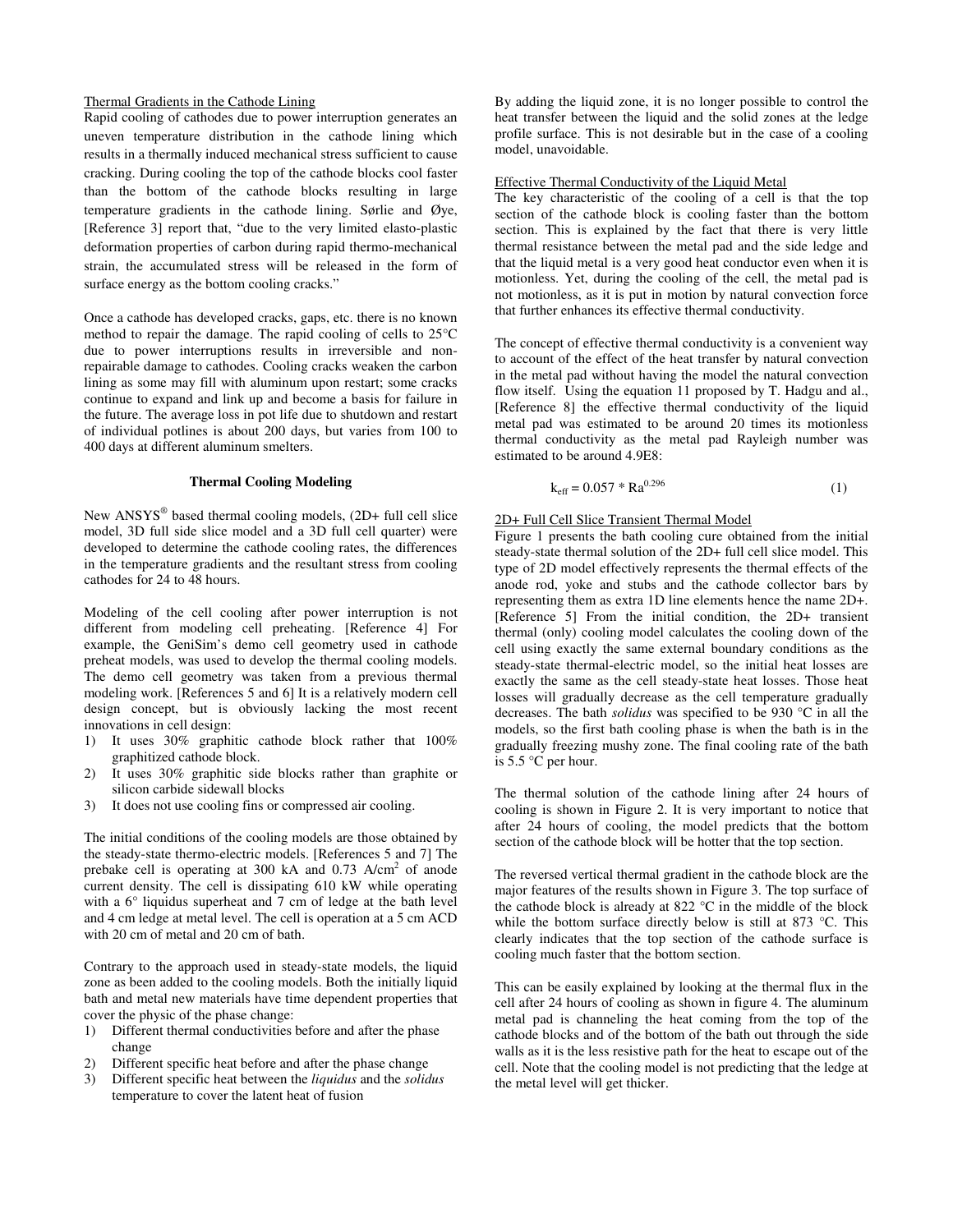

Figure 1: Bath cooling curve



Figure 2. 2D full slice temperature profile after 24 hours of cooling.



Figure 3. 2D temperature of the cathode block after 24 hours of cooling.

Because it is only a 2D+ model, the calculations ran relatively fast, a 64 bits dual core Intel Centrino T9300 Dell Precision M6300 portable computer running ANSYS® 12.0 version took only 20 minutes elapse time to solve for 48 hours of cooling using a 1 minute time step.



Figure 4. Thermal flux in the cell after 24 hours of cooling.

### 3D Full Cell Slice Transient Thermal Model

2D+ models are excellent tools to quickly test new modeling approach or new design proposal, but they also have serious geometric limitations. For example, is it obvious that it is only possible to use the obtained thermal results to run a 2D thermal stress analysis which are presented later in this article.

The next level of complexity after the 2D+ full-slice of a cell is the 3D full-slice of a cell. The thermal solution for the 3D fullslice of a cell is shown in Figure 5 after 24 hours of cooling. The cooling characteristic for the anode rod, anode yoke and stubs and the cathode collector bar are better represented in such a model compared with 2D+ thermal models. In addition the cooling effect of the welded cradle is accounted for in the 3D thermal model. As a result the cell is predicted to cool a little faster with this type of model.



Figure 5. 3D full-slice of a cell temperature profile after 24 hours of cooling.

The drawback for the extra accuracy obtained in 3D thermal models is that the turn-around time increases due to the time required for each step size in the model calculations. Because the cell cooling rate is relatively slow a 5 minutes time step size was used to solve the transient 3D slice model and as a result it took only 23.3 minutes wall clock time to model 48 hours of cooling.

The reversed vertical thermal gradient in the cathode block are highlighted again in figure 6. The top surface of the cathode block has decreased to 814 °C, in the middle of the block, while the bottom surface directly below is at 862 °C.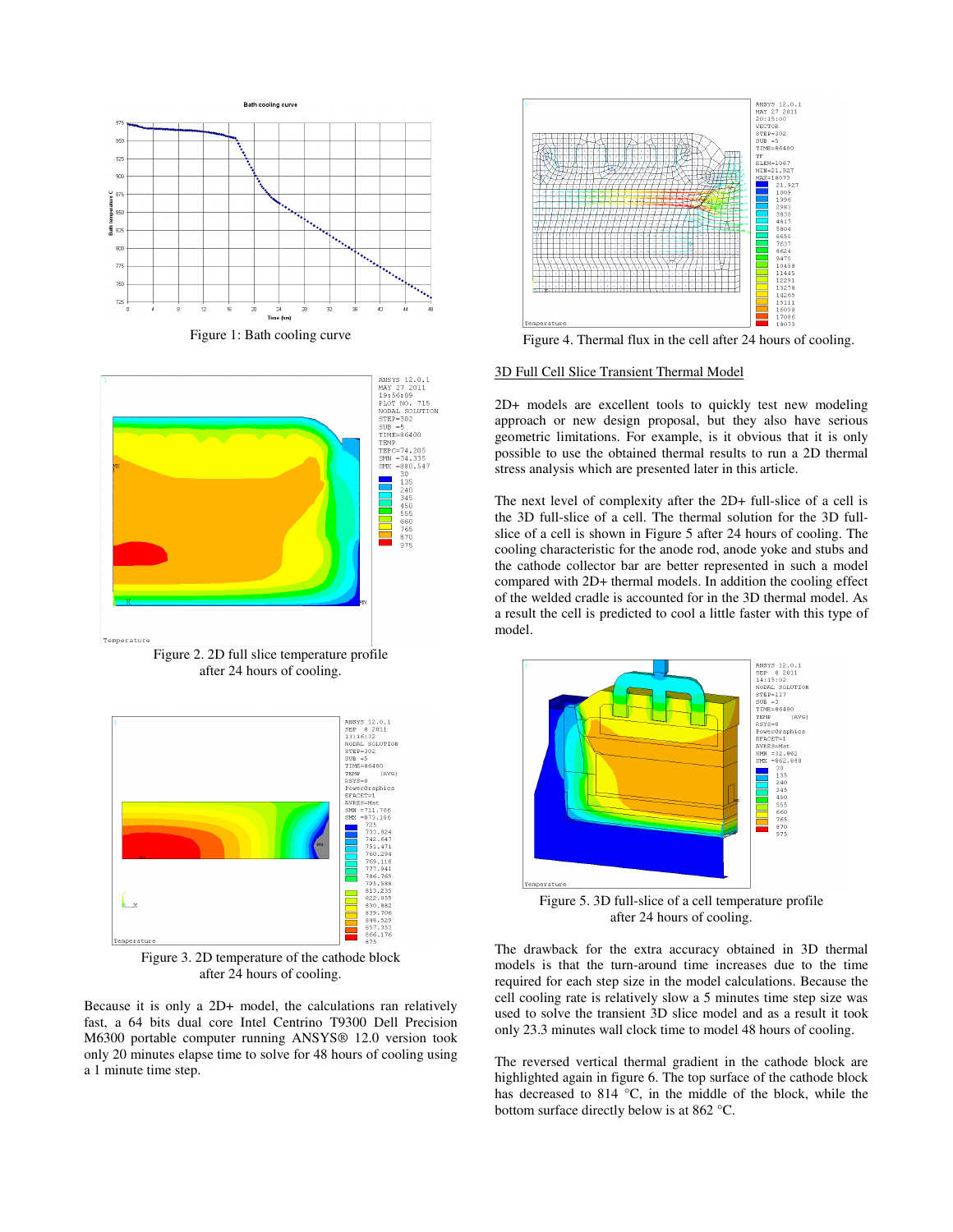

Figure 6: 3D temperature profile of the cathode block after 24 hours of cooling.

# 3D Full Cell Quarter Transient Thermal Model

It would appear that a 3D full cell slice thermal model provides a lot more information for very little extra turn-around time. Obviously, the 2D+ full cell slice thermal model would run 5 time faster with the same 5 minutes time step that was used with the 3D full cell slice model. But more importantly, a 3D thermal slice model is not that much more useful that a 2D+ thermal model in order to run a thermal stress analysis because there is no set of obvious of mechanical boundary condition that can be apply on the second Y-Z plane. For that reason, there is no substitute for running a full cell quarter thermal model. The thermal solution for a full cell quarter thermal model is shown in Figure 7 after 24 hours of cooling of the cathode lining. It is oblivious that the corner section of the cell cools faster than the center section so globally the 3D full-quarter cell is predicting that the cell is cooling a bit faster than the 3D full cell slice model.



Figure 7. 3D Full-quarter cell temperature profile after 24 hours of cooling.

The thermal solution of only the cathode *panel* is shown in Figure 8. The top surface of the cathode block has decreased to 804 °C, in the middle of the panel, while the bottom surface directly below is at 851 °C. The 3D full-quarter cell model took 7.8 hours wall clock time to model 24 hours of cooling.



Figure 8: 3D temperature profile of the cathode block panel after 24 hours of cooling.

#### **Thermo-Mechanical Modeling**

# 2D Cathode Block Elastic Thermo-Mechanical Model

Once thermal results have been generated using transient thermal models the next step is to use those thermal results to carry out the thermo-mechanical analysis. This step can be quite difficult as the mechanical behavior of the cell lining is quite complex. First, contrary to the thermal problem, in initial state on the mechanical problem is totally unknown. Some thermo-electro-mechanical models of cell preheating have been reported in the literature. [Reference 9] There are also cathode swelling mechanical models available. [Reference 10] But no thermo-electric-chemicalmechanical models of the cell in steady state operation have been model to date.

The first type of thermo-mechanical model developed in this work is the simplest possible, it is a 2D plain strain elastic thermomechanical model. It only models the cathode block in 2D using elastic mechanical properties to represent the cathode block mechanical behavior which is a large simplification of the actual problem.

Furthermore, is assume that time zero in steady state operating condition, the cathode block is stress free under no mechanical constrains. As cooling proceed, the thermal load that will be use to carry the thermo-mechanical study is the differential temperature between the current thermal condition and the initial steady-state thermal conditions. The thermal stresses that will be generated will be produced by the non-uniform shrinkage of the cathode block caused by the thermal gradient of that differential temperature in the block.

That thermo-mechanical analysis can be carried out independently using any set of thermal results obtained during the transient thermal analysis. It is possible to proceed this way because, for this simple type of thermo-mechanical analysis, the results are not path dependent. Because the reversed vertical gradients are at the maximum after 24 hours of cooling, the stress results will be presented for that point in time in the cooling process. Figure 10 shows that after 24 hours of cooling, the temperature at the top edge of the cathode block had dropped by 159 °C while it has only dropped by 76 °C at the middle of the bottom section.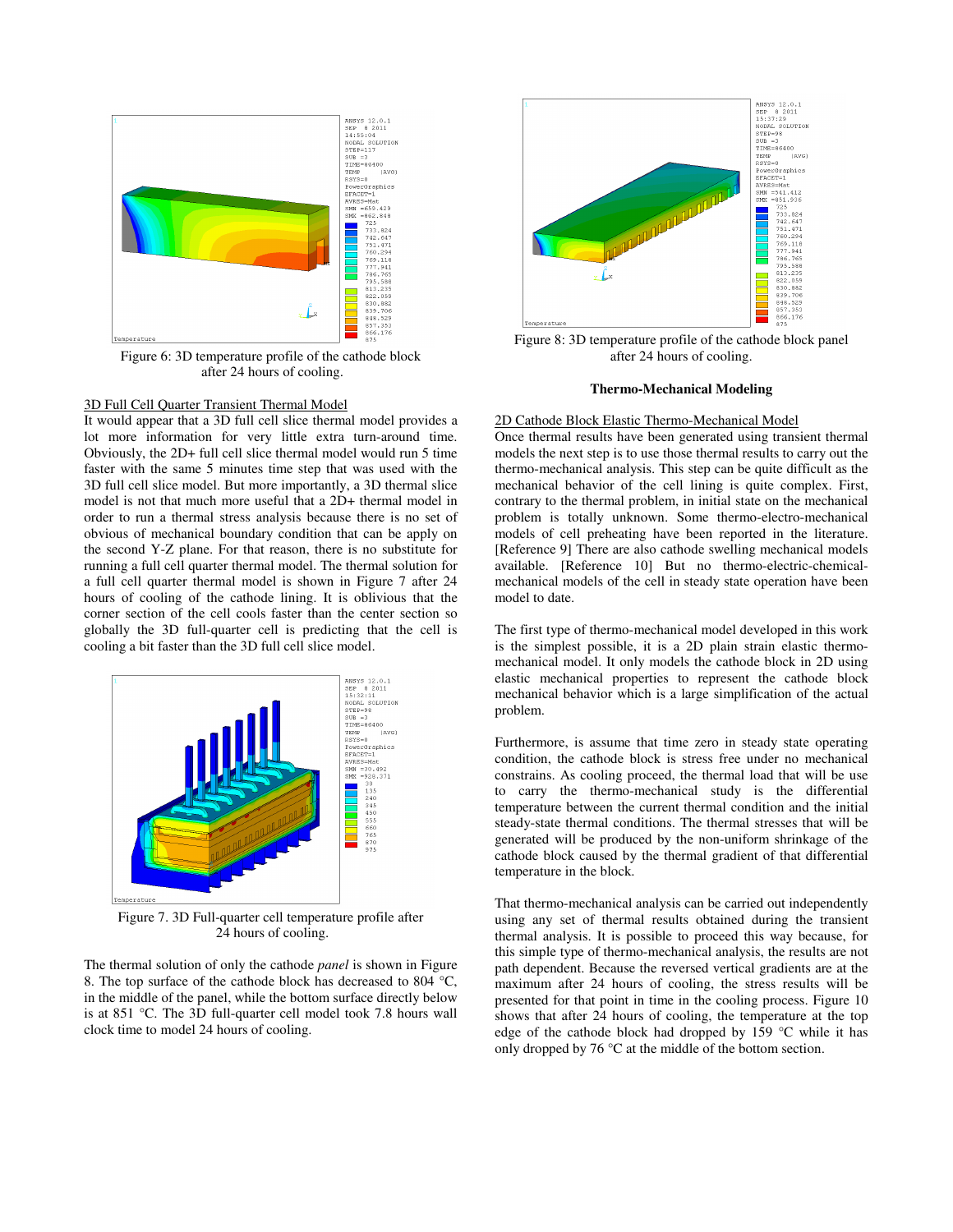

 Figure 9. Differential temperature profile of the cathode block after 24 hours of cooling.

Stress in the long direction on the cathode block (which is the X direction for the 2D model) will be presented. Positive number indicate tension while negative values indicate compression. Cathode block will crack under tension and as we can see in figure 10, the top block section is indeed predicted to be under 2.3 MPa of tension stress.



### 3D Cathode Block Elastic Thermo-Mechanical Model

The 3D cathode block thermo-mechanical model uses the geometry and the thermal results of the 3D full cell side-slice thermal model. This type of mechanical model presents a problem on mechanical boundary condition on the second Y-Z plane (notice that the Y direction is the long direction of the cathode block in the case of the 3D models, the Z direction is the vertical direction). A repetitive symmetric boundary condition was used which assumes that the cell is infinitively long.

So again for the type of mechanical model looking at the predicted stress in the long direction of the cell (width of the cathode block) is not realistic due to the inaccurate boundary condition. Stress in the long direction of the cathode block after 24 hours of cooling are presented in figure 11, they are quite similar to the one obtained with the 2D model with the prediction of 2.1 MPa of tension stress at the middle top section of the cathode block.



after 24 hours of cooling.

3D Quarter Cathode Panel Elastic Thermo-Mechanical Model The 3D quarter cathode panel thermo-mechanical model is the only type of mechanical model that can produce reliable stress prediction in the long direction of the cell (X direction in the 3D models) which is the direction that is responsible to creating cracks that will run along the long direction of the cathode block.



after 24 hours of cooling.

The mechanical stress in the Y direction is shown in Figure 12 for comparison purposes with the 2 previous type of models and in the X direction in the figure 13. The tension stress in the Y direction increases up to 2.2 MPa in the middle top section of the cathode panel, close to the end wall. The increase in the tension stress in the X direction is only up to 1.5 MPa in the middle of the first cathode block close to the end wall. Thereafter there is a local maximum at the middle of each cathode block in the cathode lining.

Thus the current model cannot explain why the most common cracks are running along the long direction of the cathode block rather than along the long direction of the cell as it is predicts the reversed. There are many possible explanations for these results. One of them is that the current model does not considering the small joint between block to have the exact same thermal and mechanical properties as the cathode blocks; this is potentially an over simplification.